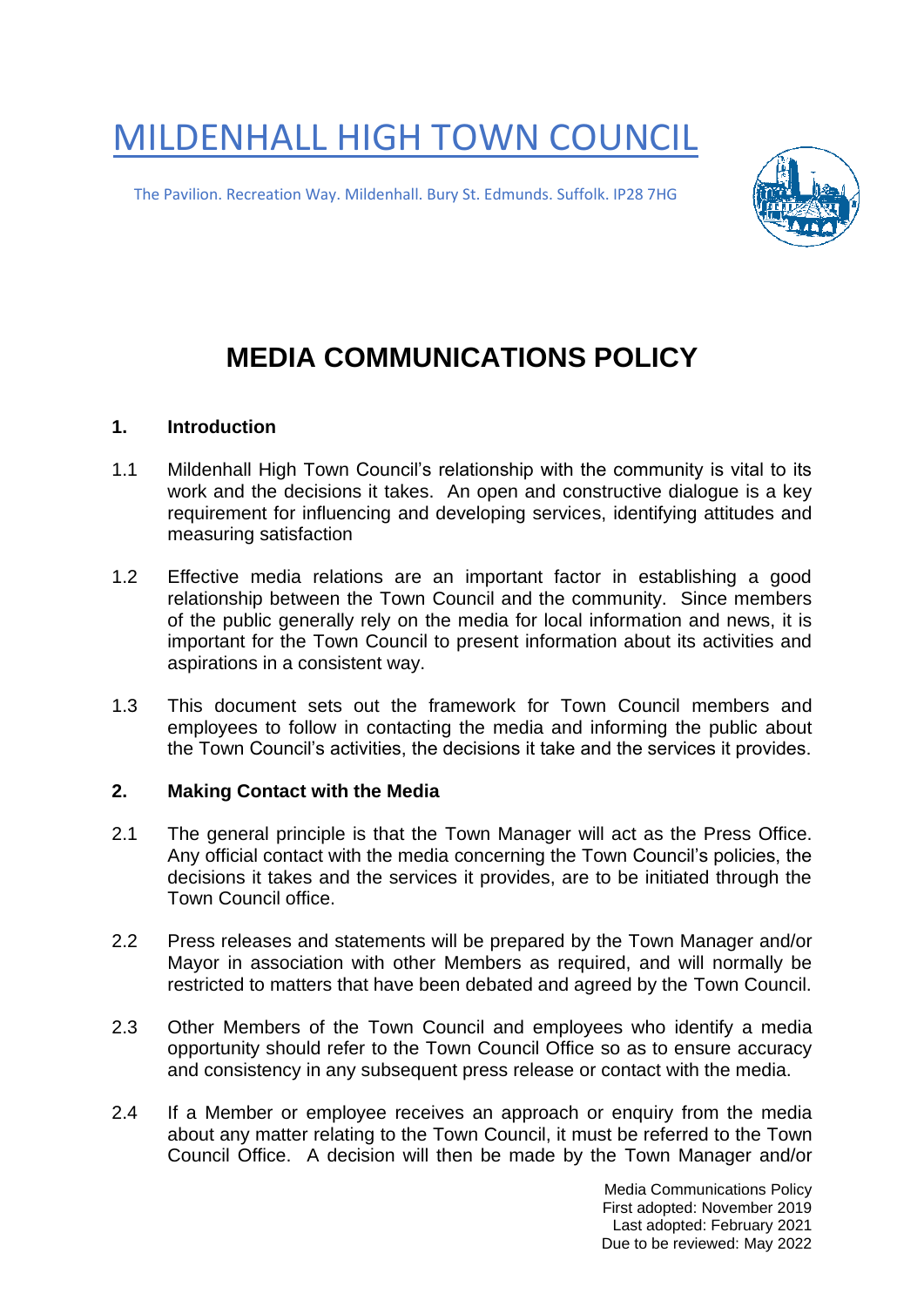Chairman, in consultation with other Members where necessary, about the format and content of any response.

- 2.5 Nothing in these guidelines is to be interpreted as preventing, or attempting to prevent, a Member from expressing a personal opinion through the media, for example by writing to a newspaper or posting an item on an internet site. Members must make it clear that any views expressed are their own personal views. However, Members should take care not to misrepresent and/or bring the Town Council into disrepute and must bear in mind their responsibilities under the Local Government Code of Conduct.
- 2.6 Employees (other than the Town Manager) should not contact the media on any matter relating to the Town Council unless specifically authorised by the Town Manager and/or Mayor.
- 2.7 All press releases and other materials are to be kept for reference.
- 2.8 Members should ensure when communicating any information on social media or on other public platforms that they clearly state it is them acting as an individual or as a Member. Whether acting as an individual or Member, information must not be misleading, in any way false or slanderous.
- 2.9 Members must ensure that any comments they make will not bring the Council into disrepute.
- 2.10 The Town Manager should be contacted for advice if a Member is in any doubt of policies.
- 2.11 The Member should be open to clarifying any comment or statement which is deemed unclear or misleading by the Town Manager.
- 2.12 The Town Manager should in turn give clear and concise reasons for this; and should give options on how this can be resolved to the Member(s) in question. These can include issuing a clarification on the comments, providing evidence in support of comments, withdrawing comments and/or offering apologies for any offence or concerns caused.
- 2.13 Members must be aware that even when acting as an individual they must still comply with this policy as they are bound by the Code of Conduct as elected representatives.

## **3. Talking to the Media**

- 3.1 In response to a Town Council press release:
	- a) Any enquiry from the media is to be referred to the Town Council office.